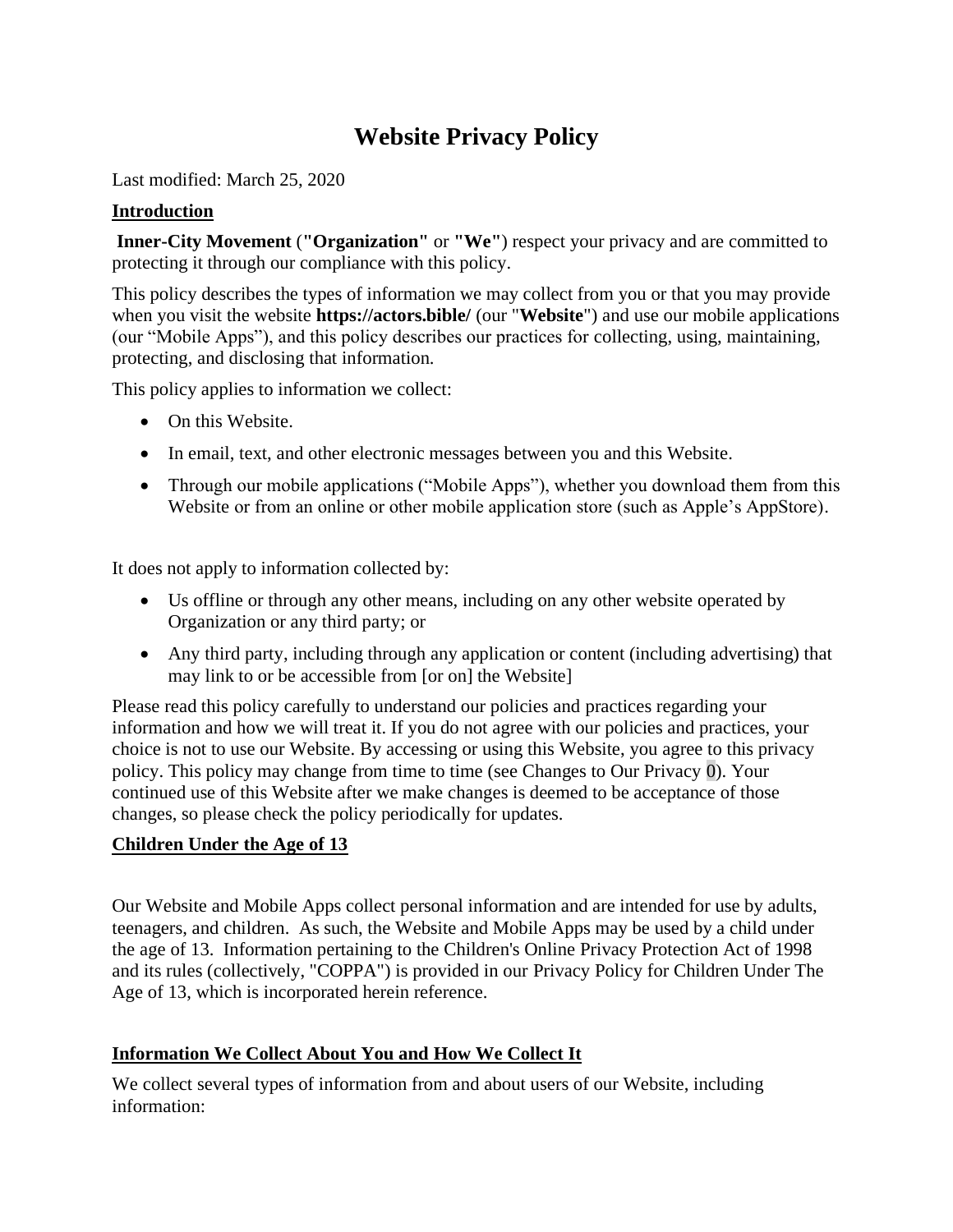- By which you may be personally identified, such as name, postal address, e-mail address, telephone number, account numbers, credit card numbers, debit card numbers, or any other identifier by which you may be contacted online or offline ("**personal information**");
- That is about you but individually does not identify you, such as your geographic location ; and/or
- About your internet connection, the equipment you use to access our Website, and usage details, such as your mobile device number or other mobile device identifiers, or your computer's internet protocol (IP) address.

We collect this information:

- Directly from you when you provide it to us.
- Automatically as you navigate through the site. Information collected automatically may include usage details, IP addresses, and information collected through cookies, web beacons, and other tracking technologies.

## *Information You Provide to Us*

The information we collect on or through our Website may include:

- Information that you provide by filling in forms on our Website. This includes information provided at the time of registering to use our Website, subscribing to our service, posting material, or requesting further services. We may also ask you for information when you enter a contest or promotion sponsored by us, and when you report a problem with our Website.
- Records and copies of your correspondence (including email addresses), if you contact us.
- Your responses to surveys that we might ask you to complete for research purposes.
- Details of transactions you carry out through our Website or a Moble App and of the fulfillment of your orders. You may be required to provide financial information before placing an order through our Website.
- Your search queries on the Website.

You also may provide information to be published or displayed (hereinafter, "**posted**") on public areas of the Website, or transmitted to other users of the Website or third parties (collectively, "**User Contributions**"). Your User Contributions are posted on and transmitted to others at your own risk. Although [we limit access to certain pages/you may set certain privacy settings for such information by logging into your account profile], please be aware that no security measures are perfect or impenetrable. Additionally, we cannot control the actions of other users of the Website with whom you may choose to share your User Contributions. Therefore, we cannot and do not guarantee that your User Contributions will not be viewed by unauthorized persons.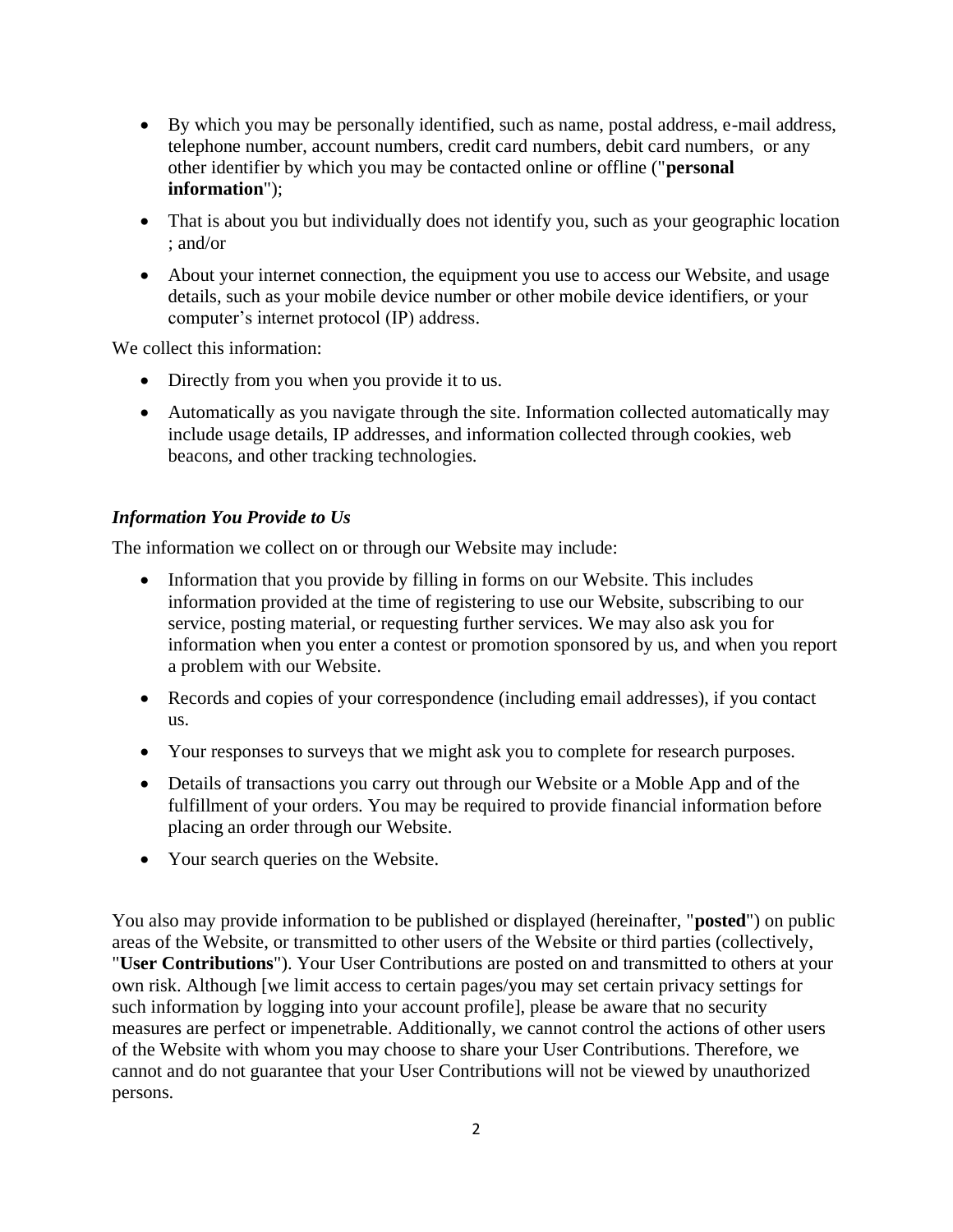## *Information We Collect Through Automatic Data Collection Technologies*

As you navigate through and interact with our Website, we may use automatic data collection technologies to collect certain information about your equipment, browsing actions, and patterns, including:

- Details of your visits to our Website, including traffic data, location data, logs, and other communication data and the resources that you access and use on the Website.
- Information about your computer and internet connection, including your IP address, operating system, and browser type.

The information we collect automatically does not include personal information, but we may maintain it or associate it with personal information we collect in other ways. It helps us to improve our Website and to deliver a better and more personalized service, including by enabling us to:

- Estimate our audience size and usage patterns.
- Store information about your preferences, allowing us to customize our Website according to your individual interests.
- Speed up your searches.
- Recognize you when you return to our Website.

The technologies we use for this automatic data collection may include:

- **Cookies (or browser cookies).** A cookie is a small file placed on the hard drive of your computer. You may refuse to accept browser cookies by activating the appropriate setting on your browser. However, if you select this setting you may be unable to access certain parts of our Website. Unless you have adjusted your browser setting so that it will refuse cookies, our system will issue cookies when you direct your browser to our Website.
- **Flash Cookies.** Certain features of our Website may use local stored objects (or Flash cookies) to collect and store information about your preferences and navigation to, from, and on our Website. Flash cookies are not managed by the same browser settings as are used for browser cookies. For information about managing your privacy and security settings for Flash cookies, see Choices About How We Use and Disclose Your [0.](#page-4-1)
- **Web Beacons.** Pages of our the Website [and our e-mails] may contain small electronic files known as web beacons (also referred to as clear gifs, pixel tags, and single-pixel gifs) that permit the Organization, for example, to count users who have visited those pages or [opened an email] and for other related website statistics (for example, recording the popularity of certain website content and verifying system and server integrity).

We do not collect personal information automatically, but we may tie this information to personal information about you that we collect from other sources or you provide to us.

#### **How We Use Your Information**

We use information that we collect about you or that you provide to us, including any personal information:

• To present our Website and its contents to you.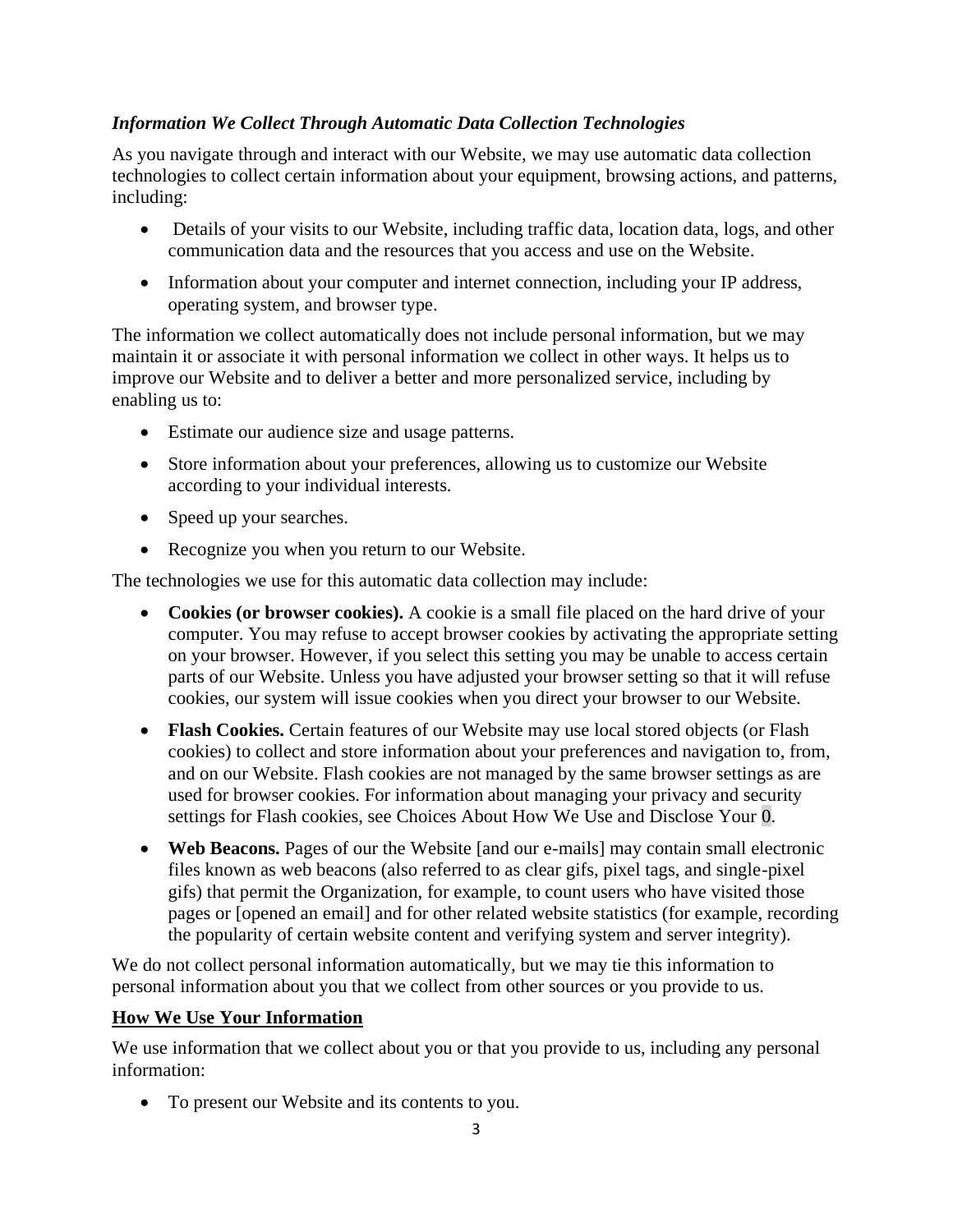- To provide you with information, products, or services that you request from us.
- To fulfill any other purpose for which you provide it.
- To provide you with notices about your account, including expiration and renewal notices.
- To carry out our obligations and enforce our rights arising from any contracts entered into between you and us, including for billing and collection.
- To notify you about changes to our Website or any products or services we offer or provide though it.
- To allow you to participate in interactive features on our Website.
- In any other way we may describe when you provide the information.
- For any other purpose with your consent.

## **Disclosure of Your Information**

We may disclose aggregated information about our users, and information that does not identify any individual, without restriction.

We may disclose personal information that we collect or you provide as described in this privacy policy:

- To our subsidiaries and affiliates.
- To contractors, service providers, and other third parties we use to support our business.
- To a buyer or other successor in the event of a merger, divestiture, restructuring, reorganization, dissolution, or other sale or transfer of some or all of our assets, whether as a going concern or as part of bankruptcy, liquidation, or similar proceeding, in which personal information held by us about our Website users is among the assets transferred.
- To fulfill the purpose for which you provide it. For example, if you give us an email address to use the "email a friend" feature of our Website, we will transmit the contents of that email and your email address to the recipients.
- For any other purpose disclosed by us when you provide the information.
- With your consent.

We may also disclose your personal information:

- To comply with any court order, law, or legal process, including to respond to any government or regulatory request.
- To enforce or apply our terms of use [https://actors.bible/reg/tou], or terms of sale [https://actors.bible/reg/sale], Mobile EULA and other agreements, including for billing and collection purposes.
- If we believe disclosure is necessary or appropriate to protect the rights, property, or safety of InnerCity Movement, our customers, or others. This includes exchanging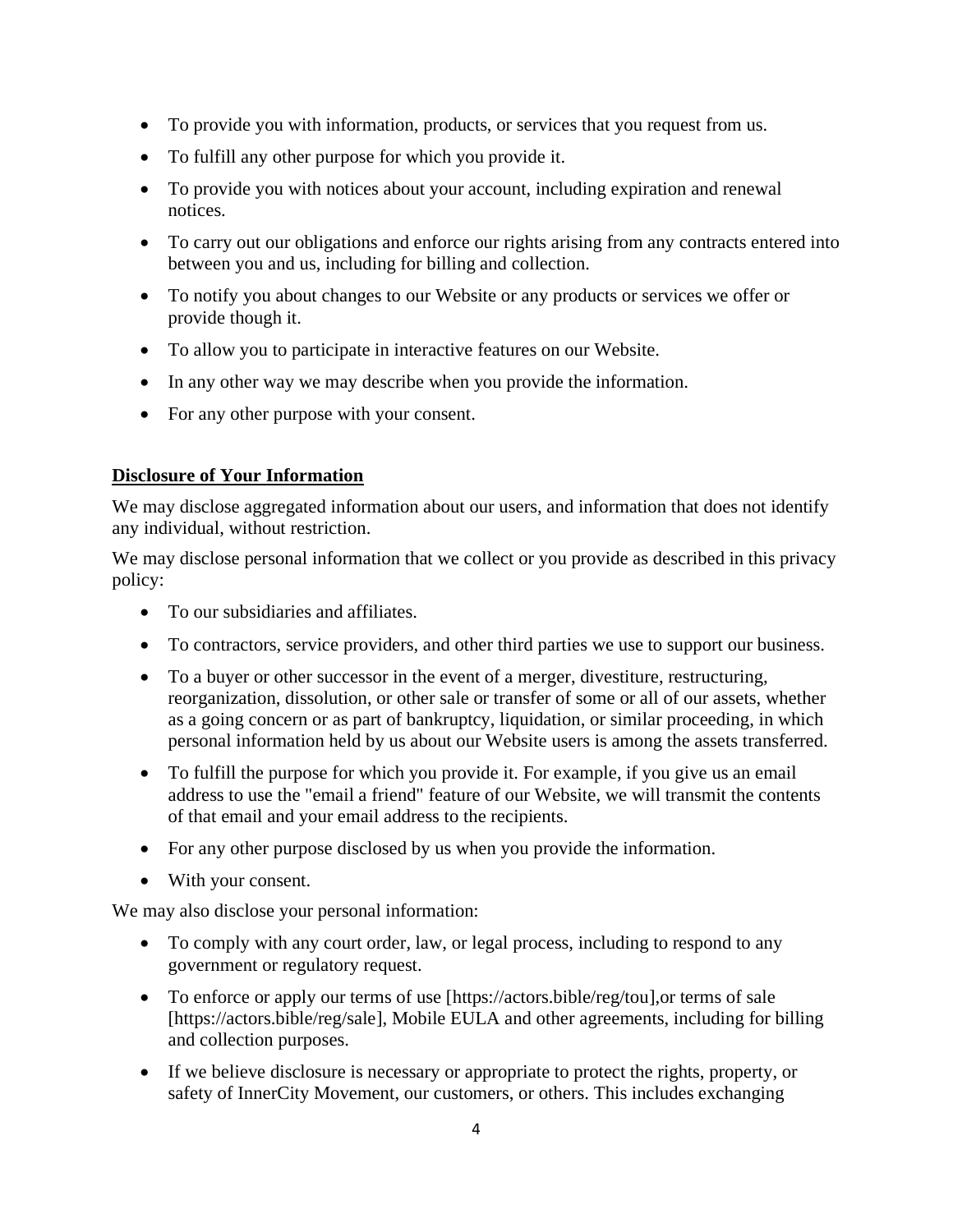information with other companies and organizations for the purposes of fraud protection and credit risk reduction.

## <span id="page-4-1"></span>**Choices About How We Use and Disclose Your Information**

We strive to provide you with choices regarding the personal information you provide to us. We have created mechanisms to provide you with the following control over your information:

• **Tracking Technologies and Advertising.** You can set your browser to refuse all or some browser cookies, or to alert you when cookies are being sent. To learn how you can manage your Flash cookie settings, visit the Flash player settings page on Adobe's website. If you disable or refuse cookies, please note that some parts of this site may then be inaccessible or not function properly.

We do not control third parties' collection or use of your information to serve interest-based advertising. However these third parties may provide you with ways to choose not to have your information collected or used in this way. You can opt out of receiving targeted ads from members of the Network Advertising Initiative ("**NAI**") on the NAI's website.

#### **Accessing and Correcting Your Information**

You can review and change your personal information by logging into the Website and visiting your account profile page.

#### **Your California Privacy Rights**

If you are a California resident, California law may provide you with additional rights regarding our use of your personal information. To learn more about your California privacy rights, visit [\[https://www.oag.ca.gov/privacy/ccpa\]](https://www.oag.ca.gov/privacy/ccpa).

#### <span id="page-4-0"></span>**Changes to Our Privacy Policy**

It is our policy to post any changes we make to our privacy policy on this page. If we make material changes to how we treat our users' personal information, we will notify you through a notice on the Website home page. The date the privacy policy was last revised is identified at the top of the page. You are responsible for ensuring we have an up-to-date active and deliverable email address for you, and for periodically visiting our Website and this privacy policy to check for any changes.

#### **Contact Information**

To ask questions or comment about this privacy policy and our privacy practices, contact us at:

Inner-City Movement 7000 Terminal Square Upper Darby, PA 19082 support@actorsbible.com